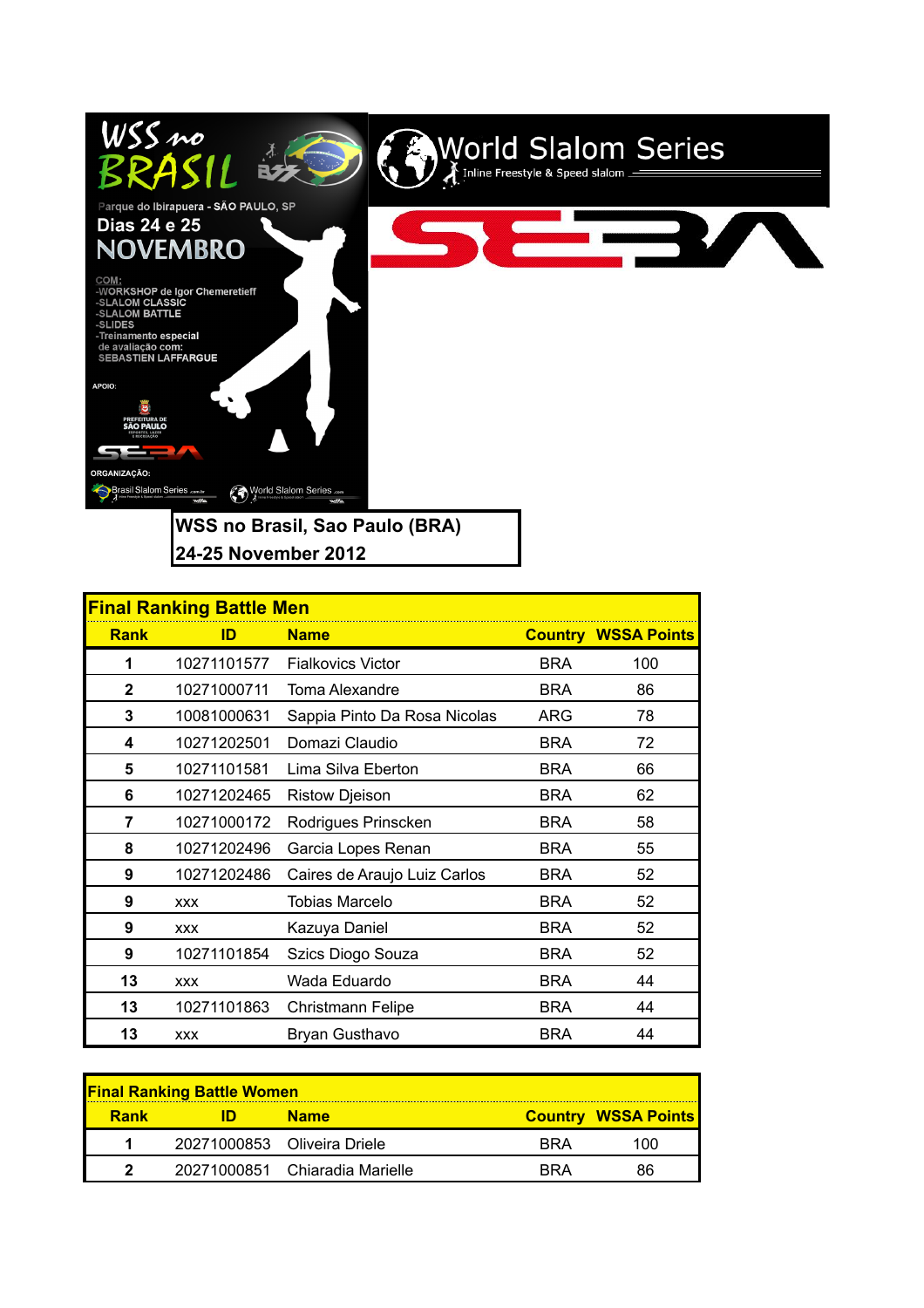| 3 | <b>XXX</b>               | Kohatsu Beatriz    | <b>BRA</b> | 78 |
|---|--------------------------|--------------------|------------|----|
|   | 20271202577 Gadini Bruna |                    | <b>BRA</b> | 72 |
| 5 | 20401202873 Borges Laila |                    | <b>BRA</b> | 66 |
| 5 | <b>XXX</b>               | Claudino Stephanie | <b>RRA</b> | 66 |

| <b>Final Ranking Classic Freestyle Men</b> |    |                                          |             |                    |  |
|--------------------------------------------|----|------------------------------------------|-------------|--------------------|--|
| Rank                                       | ID | <b>Name</b>                              | <b>Ctry</b> | <b>WSSA Points</b> |  |
| 1                                          |    | 10271101577 Fialkovics Victor            | <b>BRA</b>  | 100                |  |
| $\mathbf{2}$                               |    | 10081000631 Sappia Pinto Da Rosa Nicolas | <b>ARG</b>  | 86                 |  |
| 3                                          |    | 10271000711 Toma Alexandre               | <b>BRA</b>  | 78                 |  |
| 4                                          |    | 10271202501 Domazi Claudio               | <b>BRA</b>  | 72                 |  |
| 5                                          |    | 10271000501 Muzzi Rubem                  | <b>BRA</b>  | 66                 |  |
| 6                                          |    | 10271101854 Szics Diogo Souza            | <b>BRA</b>  | 62                 |  |
| 7                                          |    | 10271202486 Caires de Araujo Luiz Carlos | <b>BRA</b>  | 58                 |  |
| 8                                          |    | 10271202496 Lopes Renan Garcia           | <b>BRA</b>  | 55                 |  |
| 9                                          |    | 10271202467 Juliani Alexandre Rodrigues  | <b>BRA</b>  | 52                 |  |
| 10                                         |    | XXX Bryan Gusthavo                       | <b>BRA</b>  | 50                 |  |
| 11                                         |    | 10271101581 Lima Silva Eberton           | <b>BRA</b>  | 48                 |  |
| 12                                         |    | XXX Kazuya Daniel                        | <b>BRA</b>  | 46                 |  |
| 13                                         |    | XXX Urbanovich Pavel                     | <b>BLR</b>  | 44                 |  |
| 14                                         |    | XXX Henrique Thiago                      | <b>BRA</b>  | 43                 |  |
| 15                                         |    | 10271000350 Kato Alvaro Toshio           | <b>BRA</b>  | 41                 |  |

| <b>Final Ranking Classic Freestyle Women</b> |    |                          |                               |             |             |  |  |
|----------------------------------------------|----|--------------------------|-------------------------------|-------------|-------------|--|--|
| Rank                                         | ID |                          | <b>Name</b>                   | <b>Ctry</b> | <b>W.R.</b> |  |  |
|                                              |    |                          | 20271000853 Oliveira Driele   | <b>BRA</b>  | 150         |  |  |
|                                              |    |                          | 20271101585 Bertocco Caroline | <b>BRA</b>  | 177         |  |  |
|                                              |    | 20271101585 Silva Aline  |                               | <b>BRA</b>  | 261         |  |  |
|                                              |    |                          | 20271202571 Milone Fernanda   | <b>BRA</b>  | 276         |  |  |
|                                              | 5  | 20271101585 Gadini Bruna |                               | <b>RRA</b>  | 200         |  |  |

| <b>Final Ranking Slides Mixed</b> |    |                                 |                |     |  |
|-----------------------------------|----|---------------------------------|----------------|-----|--|
| <b>Rank</b>                       | ID | <b>Name</b>                     | <b>Country</b> | M/F |  |
|                                   |    | Bianchi Ferreira Thiago Rodrigo | <b>BRA</b>     | М   |  |
| 2                                 |    | Santos Thiago George            | <b>BRA</b>     | М   |  |
| 3                                 |    | <b>Fialkovics Victor</b>        | <b>BRA</b>     | м   |  |
|                                   |    | Glicerio Claudio                | <b>BRA</b>     | M   |  |
| 5                                 |    | Linhares Laelton                | <b>BRA</b>     | м   |  |
|                                   |    | Fukushima Te                    | RR∆            |     |  |